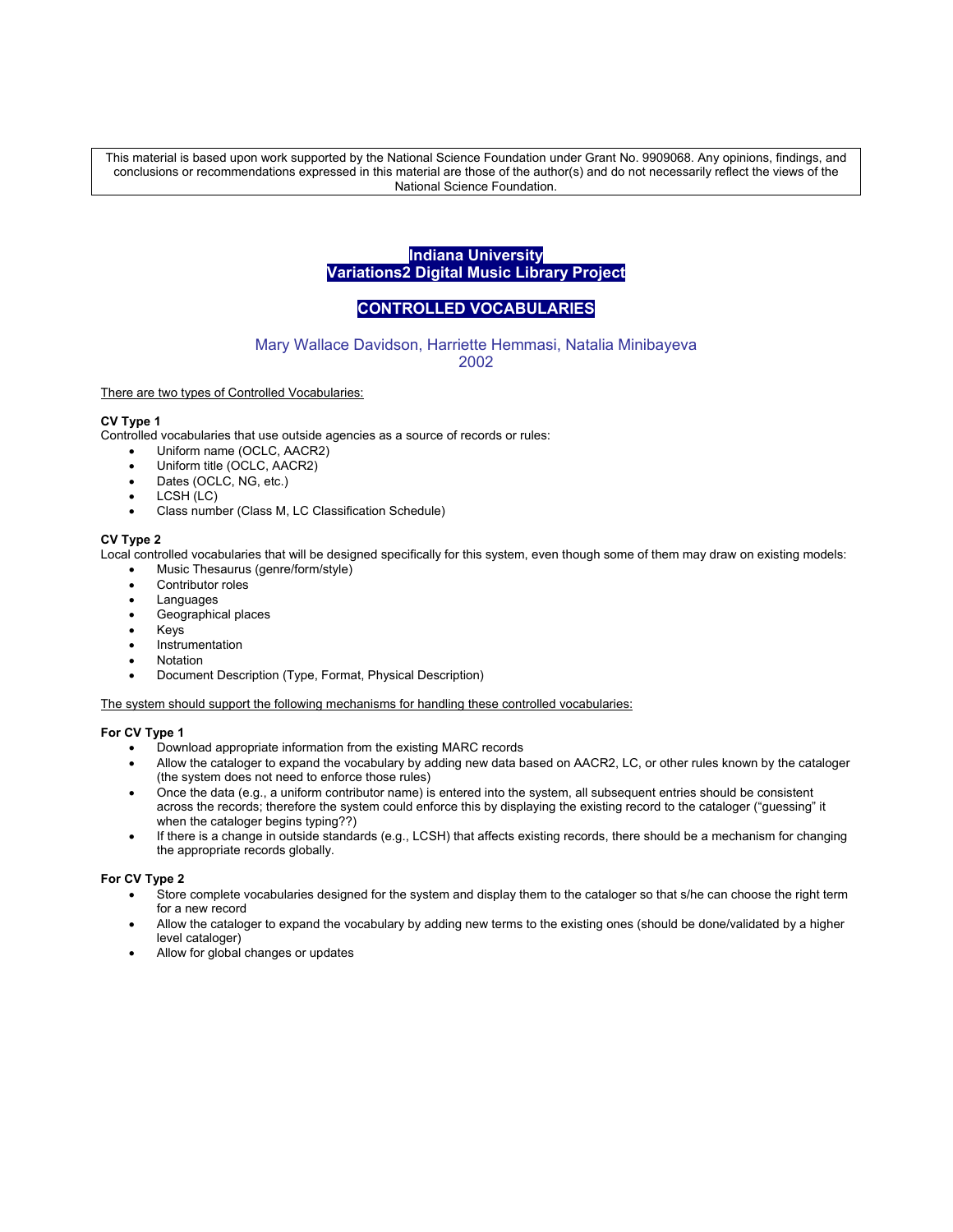# **CONTRIBUTOR ROLES**

Based on *MARC Relators, Sources Description Conventions Codes (LC)*  (http://lcweb.loc.gov/marc/relators/re0001.html ) Modified to match the goals of the system.

# **QUESTIONS FOR DISCUSSION**

- Do the contributor roles below indeed belong to the entities in which they are listed (work, instantiation, container)?
- Are the descriptions appropriate?
- Are there some roles missing?
- The following contributors are directly related to music:
	- o Composer
	- o Performer (group)
	- o Performer (type of voice or instrument)
	- o Musician

# **CONTRIBUTOR ROLES (39 total)**

| <b>Role</b>                                            | Record(s)*                                                                                                                                                                                                                                                                      | CONTRIBUTOR ROLES (39 IUIAI)<br><b>Description</b>                                                                                                                                                                                                                                                                                                   |  |
|--------------------------------------------------------|---------------------------------------------------------------------------------------------------------------------------------------------------------------------------------------------------------------------------------------------------------------------------------|------------------------------------------------------------------------------------------------------------------------------------------------------------------------------------------------------------------------------------------------------------------------------------------------------------------------------------------------------|--|
| Actor                                                  | ı                                                                                                                                                                                                                                                                               | Use for the person who principally exhibits acting skills in a musical or dramatic presentation or                                                                                                                                                                                                                                                   |  |
|                                                        |                                                                                                                                                                                                                                                                                 | entertainment.                                                                                                                                                                                                                                                                                                                                       |  |
| Arranger                                               | W, I                                                                                                                                                                                                                                                                            | Use for the person who transcribes a musical composition, usually for a different medium from<br>that of the original. In an arrangement the musical substance remains essentially unchanged.                                                                                                                                                        |  |
| <b>Attributed name</b>                                 | W, I, C                                                                                                                                                                                                                                                                         | Use to relate an author, artist, etc. to a work for which there is or once was substantial authority<br>for designating that person as author, creator, etc. of the work.                                                                                                                                                                            |  |
| <b>Censor</b>                                          | W. I. C                                                                                                                                                                                                                                                                         | Use for the censor, bowdlerizer, expurgator, etc., official or private.                                                                                                                                                                                                                                                                              |  |
| Choreographer                                          | W, I                                                                                                                                                                                                                                                                            | Use for the person who composes or arranges dances or other movements (e.g., "master of<br>swords") for a musical or dramatic presentation or entertainment.                                                                                                                                                                                         |  |
| Composer                                               | W                                                                                                                                                                                                                                                                               | Use for the person who creates a musical work, usually a piece of music in manuscript or printed<br>form.                                                                                                                                                                                                                                            |  |
| Conductor                                              | $\mathbf{I}$                                                                                                                                                                                                                                                                    | Use for the person who directs a performing group (orchestra, chorus, opera, etc.).                                                                                                                                                                                                                                                                  |  |
| Copyright<br>holder                                    |                                                                                                                                                                                                                                                                                 | W, I, C<br>Use for the person or organization that holds the copyright.                                                                                                                                                                                                                                                                              |  |
| <b>Dancer</b>                                          |                                                                                                                                                                                                                                                                                 | Use for the person who principally exhibits dancing skills in a musical or dramatic presentation or<br>entertainment.                                                                                                                                                                                                                                |  |
| <b>Dedicatee</b>                                       | W, I, C                                                                                                                                                                                                                                                                         | Use for the person or organization to whom a book, manuscript, score, etc., is dedicated (not the<br>recipient of a gift).                                                                                                                                                                                                                           |  |
| <b>Director</b><br>(stage, lighting,<br>costume, etc.) | W.I                                                                                                                                                                                                                                                                             | Use for the person who is responsible for the general management of a work or who supervises<br>the production of a performance for stage, screen, sound recording, lighting, video, costume, or<br>other types of directing. If there is a specific type of design indicated, provide this type in the<br>parentheses, e.g., "Director (lighting)." |  |
| <b>Distributor</b>                                     | I, C                                                                                                                                                                                                                                                                            | Use for then agent or agency that has exclusive or shared marketing rights for an item.                                                                                                                                                                                                                                                              |  |
| Editor (series)                                        | I, C<br>Use for the person who prepares for publication a work not primarily his/her own, such as by<br>elucidating text, adding introductory or other critical matter, or technically directing an editorial<br>staff. If the person prepares a series, use "Editor (series)." |                                                                                                                                                                                                                                                                                                                                                      |  |
| <b>Engraver</b>                                        | I, C                                                                                                                                                                                                                                                                            | Use for the person responsible for engraving.                                                                                                                                                                                                                                                                                                        |  |
| <b>Illustrator</b>                                     | I, C                                                                                                                                                                                                                                                                            | Illustrator of print publication types. Use for the person who conceives, and perhaps also<br>implements, a design or illustration, usually to accompany a written text.                                                                                                                                                                             |  |
| Librettist                                             | W, I                                                                                                                                                                                                                                                                            | Use for the writer of the text of an opera, oratorio, etc.                                                                                                                                                                                                                                                                                           |  |
| Licensee                                               | W. I. C                                                                                                                                                                                                                                                                         | Use for the original recipient of the right to print or publish.                                                                                                                                                                                                                                                                                     |  |
| Licensor                                               | W, I, C                                                                                                                                                                                                                                                                         | Use for the signer of the license, imprimatur, etc.                                                                                                                                                                                                                                                                                                  |  |
| Lithographer                                           | I, C                                                                                                                                                                                                                                                                            | Use for the person who prepares the stone or plate for lithographic printing, including a graphic<br>artist creating a design directly on the surface from which printing will be done.                                                                                                                                                              |  |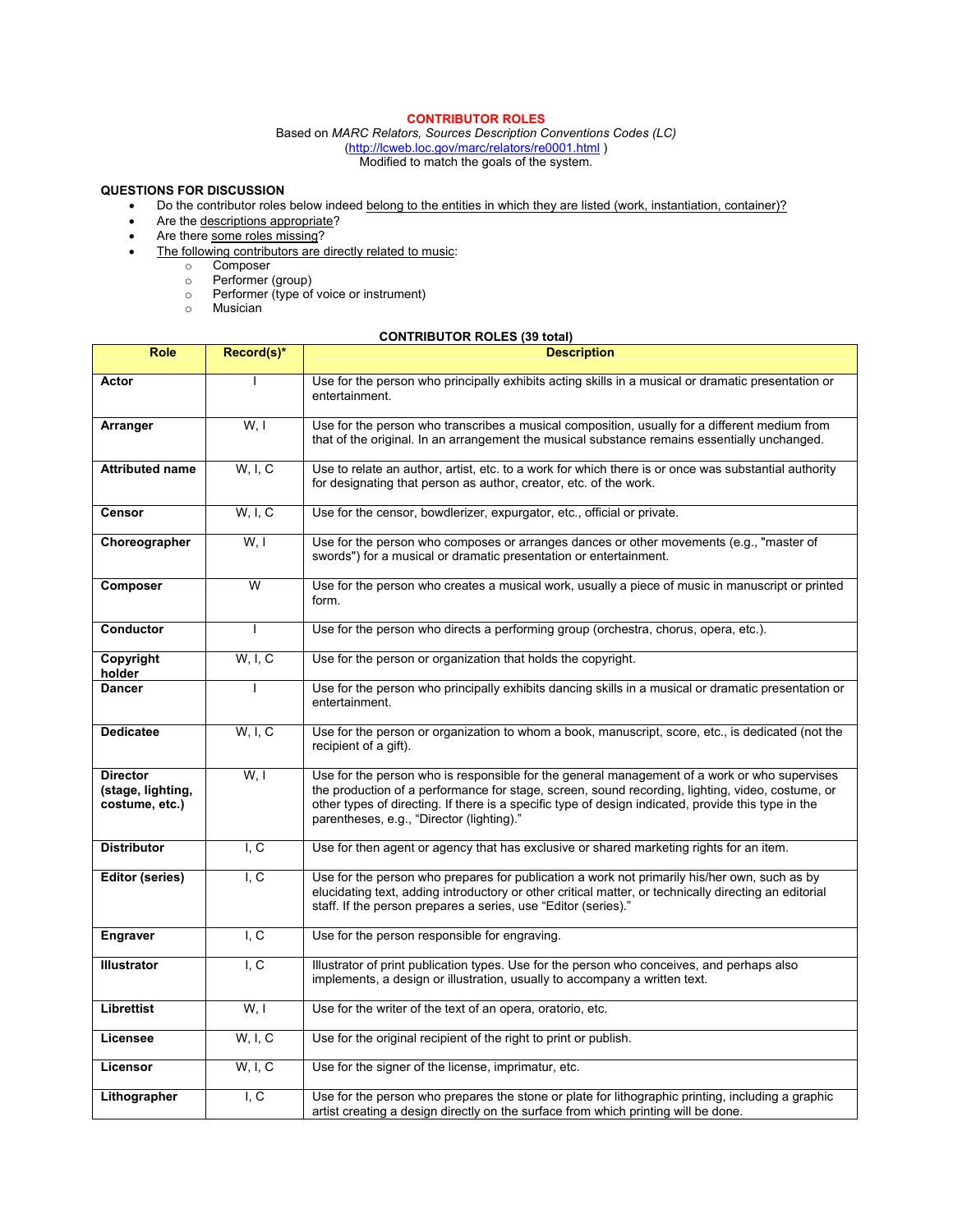| Lyricist / poet /<br>text writer                                      | W, I              | Use for the writer of the text of a song, such as poet, etc.                                                                                                                                                                                                                                                                                                               |  |  |
|-----------------------------------------------------------------------|-------------------|----------------------------------------------------------------------------------------------------------------------------------------------------------------------------------------------------------------------------------------------------------------------------------------------------------------------------------------------------------------------------|--|--|
| <b>Mixer</b>                                                          | I, C              | Use for the person responsible for balancing and controlling the dialogue, music, and sound<br>effects on a recording, motion picture, etc.                                                                                                                                                                                                                                |  |  |
| <b>Musician</b>                                                       | W, I              | Use for the person who performs music or contributes to the musical content of a work when it is<br>not possible or desirable to identify the function more precisely.                                                                                                                                                                                                     |  |  |
| <b>Performer</b><br>(group)                                           | I.                | Use for various performing groups such as<br>--Instrumental players such as orchestra, quartet, various chamber groups, etc.<br>--Group of vocalists such as choir and other vocal combinations<br>--Mixed group players including both instrumental and vocal performers                                                                                                  |  |  |
| <b>Performer</b><br>(type of voice or<br>instrument-<br>controlled?)  |                   | Use for the person who principally exhibits singing skills or plays an instrument or instruments in<br>a musical or dramatic presentation or entertainment. For vocalists, follow with the voice type(s) in<br>the parentheses, and for instrumentalists follow with the name of his/her instrument(s). For<br>example, "Performer (baritone)" or "Performer (harp)."      |  |  |
| Photographer                                                          | I, C              | Use for the person or organization responsible for taking photographs, whether they are used in<br>their original form or as reproductions.                                                                                                                                                                                                                                |  |  |
| <b>Printer</b>                                                        | C                 | Use for the person or organization who prints texts, whether from type or plates.                                                                                                                                                                                                                                                                                          |  |  |
| <b>Producer</b>                                                       | $\overline{I, C}$ | Use for the person who is responsible for the making of a motion picture, including business<br>aspects, management of the productions, and the commercial success of the work.                                                                                                                                                                                            |  |  |
| Provenance<br>(collector /<br>donor)<br><b>Better label</b><br>needed | W, C              | Use for the person who has brought together material from various sources, which has been<br>arranged, described, and cataloged as a collection. The collector is neither the creator of the<br>material nor the person to whom manuscripts in the collection may have been addressed.<br>Also use for the donor of a book, manuscript, score, etc., to its present owner. |  |  |
| <b>Publisher</b>                                                      | $L_{\rm C}$       | Use for the organization responsible for the publication of the materials.                                                                                                                                                                                                                                                                                                 |  |  |
| Recording<br>engineer                                                 | $L_{\rm C}$       | Use for the person who supervises the technical aspects of a sound or video recording session.                                                                                                                                                                                                                                                                             |  |  |
| Screenplay                                                            |                   | Use for the person responsible for script play (e.g., motion picture screenplay, dialog, spoken<br>commentary, etc.)                                                                                                                                                                                                                                                       |  |  |
| Sequencer                                                             | I, C              | Use for the person responsible for sequencing.                                                                                                                                                                                                                                                                                                                             |  |  |
| <b>Speaker</b><br>(commentator /<br>narrator)                         | I, C              | Use for the person who provides interpretation, analysis, or a discussion of the subject matter on<br>a recording, motion picture, or other audiovisual medium. Also use for the speaker who relates<br>the particulars of an act, occurrence, or course of events.                                                                                                        |  |  |
| <b>Transcriber</b>                                                    | W, I, C           | Use for the person who prepares a handwritten or typewritten copy from original material,<br>including from dictated or orally recorded material.                                                                                                                                                                                                                          |  |  |
| <b>Translator</b>                                                     | W, I, C           | Use for the person who renders a text from one language into another, or from an older form of a<br>language into the modern form.                                                                                                                                                                                                                                         |  |  |
| Writer of<br>accompanying<br>material                                 | W, I, C           | Use for the person who writes significant material, which accompanies a sound recording or other<br>audiovisual material.                                                                                                                                                                                                                                                  |  |  |

**\*Note:** W=Work, C=Container, and I=Instantiation

# **CONTRIBUTOR ROLES DISCARDED FOR NOW**

| <b>Role</b>    | <b>Associated</b><br><b>Records</b> | <b>Description</b>                                                                                                                                                              |  |
|----------------|-------------------------------------|---------------------------------------------------------------------------------------------------------------------------------------------------------------------------------|--|
| <b>Adapter</b> | W.I                                 | Use for the person who:                                                                                                                                                         |  |
|                |                                     | 1) Reworks a musical composition, usually for a different medium                                                                                                                |  |
|                |                                     | 2) Rewrites novels or stories for motion pictures or other audiovisual medium.                                                                                                  |  |
| Animator       |                                     | Use for the person who creates animation.                                                                                                                                       |  |
| Annotator      | C.I                                 | Use for the person who writes manuscript annotations on a printed item.                                                                                                         |  |
| <b>Artist</b>  | W, I, C                             | Use for the person (e.g., a painter) who conceives, and perhaps also implements, an<br>original graphic design or work of art. For book illustrators, prefer Illustrator.<br>UF |  |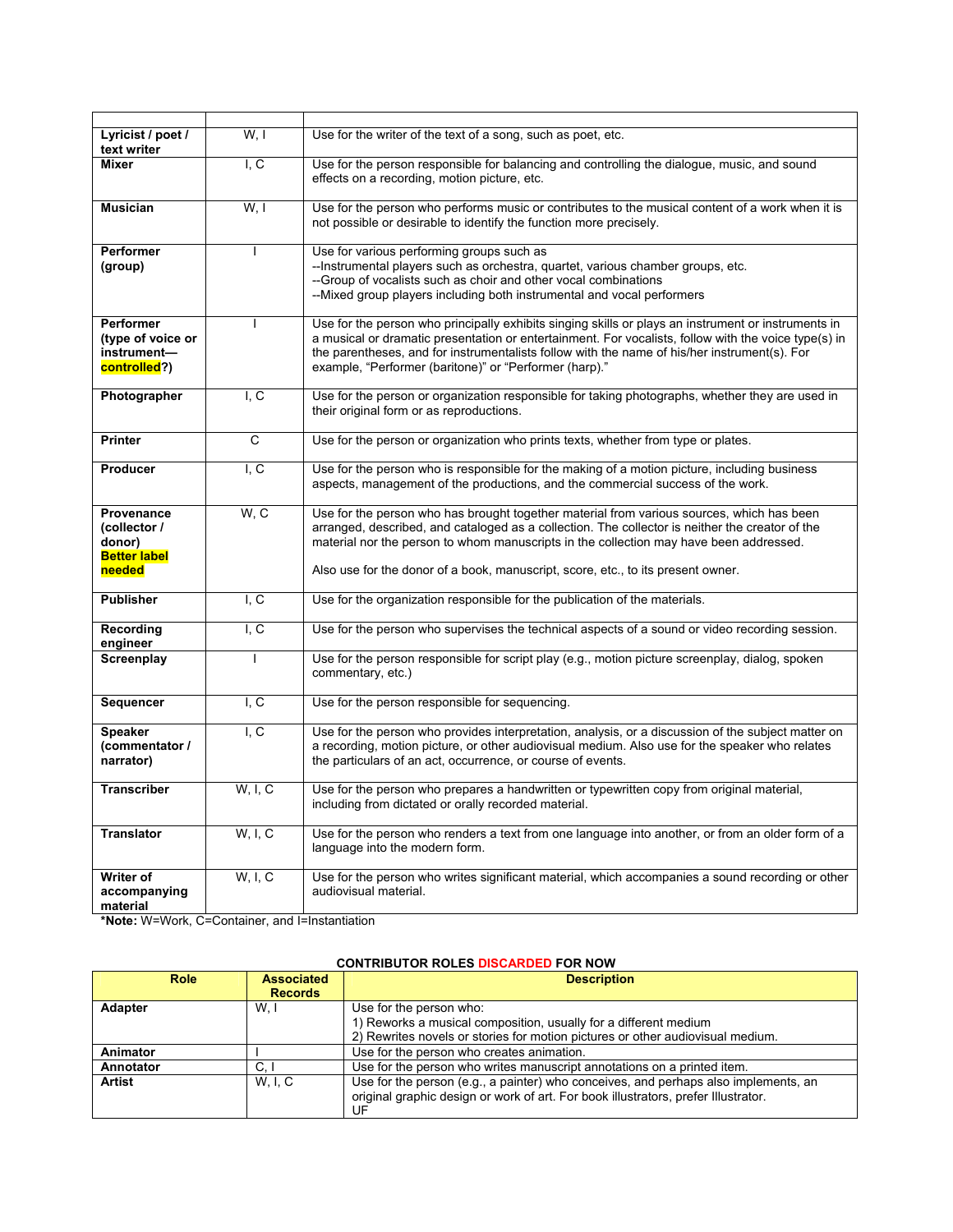|                                                    |                     | Graphic technician                                                                                                                                                                   |  |
|----------------------------------------------------|---------------------|--------------------------------------------------------------------------------------------------------------------------------------------------------------------------------------|--|
| <b>Associated name</b>                             | C                   | Use as a general relator for a name associated with or found in an item or collection, or                                                                                            |  |
|                                                    |                     | which cannot be determined to be that of a Former owner or other designated relator                                                                                                  |  |
|                                                    |                     | indicative of provenance.                                                                                                                                                            |  |
| <b>Author of Afterword</b>                         | C, I W              | Use for the person or corporate body responsible for an afterword, postface, colophon,<br>etc. but who is not the chief author of a work.                                            |  |
| Author of Introduction,<br>etc.                    | C, I, W             | Use for the person or corporate body responsible for an introduction, preface, foreword, or<br>other critical introductory matter, but who is not the chief author.                  |  |
| <b>Bibliographic</b>                               | W                   | Use for the author responsible for a work upon which the work represented by the catalog                                                                                             |  |
| antecedent                                         |                     | record is based. This may be appropriate for adaptations, sequels, continuations, indexes,<br>etc.                                                                                   |  |
| <b>Binder</b>                                      | C                   | Use for the person responsible for binding or binding design.                                                                                                                        |  |
| <b>Book designer</b>                               | C                   | Use for the person or firm responsible for the entire graphic design of a book, including                                                                                            |  |
|                                                    |                     | arrangement of type and illustration, choice of materials, and process used.                                                                                                         |  |
|                                                    |                     | UF                                                                                                                                                                                   |  |
| Book producer                                      | C                   | Designer of book<br>Use for the person or firm responsible for the production of books and other print media, if                                                                     |  |
|                                                    |                     | more specific contributor role names are not desired.                                                                                                                                |  |
|                                                    |                     | UF                                                                                                                                                                                   |  |
|                                                    |                     | Producer of book                                                                                                                                                                     |  |
| Bookjacket designer                                | C                   | Use for the person responsible for the design of book jacket.                                                                                                                        |  |
| (Remove-not                                        |                     | UF                                                                                                                                                                                   |  |
| essential for the                                  |                     | Designer of bookjacket                                                                                                                                                               |  |
| purpose of our<br>system?)                         |                     |                                                                                                                                                                                      |  |
| <b>Bookplate designer</b>                          | C                   | Use for the person responsible for the design of bookplate.                                                                                                                          |  |
| (Remove-not                                        |                     | UF                                                                                                                                                                                   |  |
| essential for the                                  |                     | Designer of bookplate                                                                                                                                                                |  |
| purpose of our                                     |                     |                                                                                                                                                                                      |  |
| system?)<br><b>Bookseller</b>                      |                     |                                                                                                                                                                                      |  |
|                                                    | C<br>$\overline{c}$ | Use for the person responsible for book sale<br>Use for the person responsible for copying or engrossing.                                                                            |  |
| Calligrapher(Remove-<br>not essential for the      |                     |                                                                                                                                                                                      |  |
| purpose of our                                     |                     |                                                                                                                                                                                      |  |
| system?)                                           |                     |                                                                                                                                                                                      |  |
| Cartographer                                       | C                   | Use for the person responsible for making maps.                                                                                                                                      |  |
| (Remove-not                                        |                     |                                                                                                                                                                                      |  |
| essential for the                                  |                     |                                                                                                                                                                                      |  |
| purpose of our<br>system?)                         |                     |                                                                                                                                                                                      |  |
| <b>Client (Remove-not</b>                          | C                   | Use for the person or organization for whom another person or organization is acting.                                                                                                |  |
| essential for the                                  |                     |                                                                                                                                                                                      |  |
| purpose of our                                     |                     |                                                                                                                                                                                      |  |
| system?)                                           |                     |                                                                                                                                                                                      |  |
| <b>Collaborator (replace</b><br>with Co-Composer?) | I, W                | Use for the person or corporate body that takes a limited part in the elaboration of a work<br>of another author or that brings complements (e.g., appendices, notes) to the work of |  |
|                                                    |                     | another author.                                                                                                                                                                      |  |
| <b>Collotyper (Remove-</b>                         | C                   | Use for the person responsible for collotype.                                                                                                                                        |  |
| not essential for the                              |                     |                                                                                                                                                                                      |  |
| purpose of our                                     |                     |                                                                                                                                                                                      |  |
| system?)<br><b>Compiler</b>                        | W, I?               |                                                                                                                                                                                      |  |
|                                                    |                     | Use for the person who produces a work or publication by selecting and putting together<br>material from the works of various persons or bodies.                                     |  |
| Compositor                                         | $\overline{c}$      | UF                                                                                                                                                                                   |  |
| (Remove-not                                        |                     | Typesetter                                                                                                                                                                           |  |
| essential for the                                  |                     |                                                                                                                                                                                      |  |
| purpose of our                                     |                     |                                                                                                                                                                                      |  |
| system?)<br>Conceptor                              | W, I?               | Use for the person or corporate body responsible for the original idea on which a work is                                                                                            |  |
|                                                    |                     | based, this includes the scientific author of an audio-visual item and the conceptor of an<br>advertisement.                                                                         |  |
| <b>Consultant</b>                                  |                     | Use for the person called upon for professional advice or services in a specialized field of<br>knowledge or training.                                                               |  |
| <b>Copyright claimant</b>                          | C, I, W             | Use for the person listed as a copyright owner at the time of registration. Copyright can be                                                                                         |  |
|                                                    |                     | granted or later transferred to another person or agent, at which time the claimant                                                                                                  |  |
|                                                    |                     | becomes the copyright holder.                                                                                                                                                        |  |
| Corrector                                          | C                   | Use for the corrector of manuscripts, such as the scriptorium official who corrected the<br>work of a scribe. For printed matter, use Proofreader.                                   |  |
| <b>Costume designer</b>                            |                     | Use for the person who designs or makes costumes, fixes hair, etc., for a musical or                                                                                                 |  |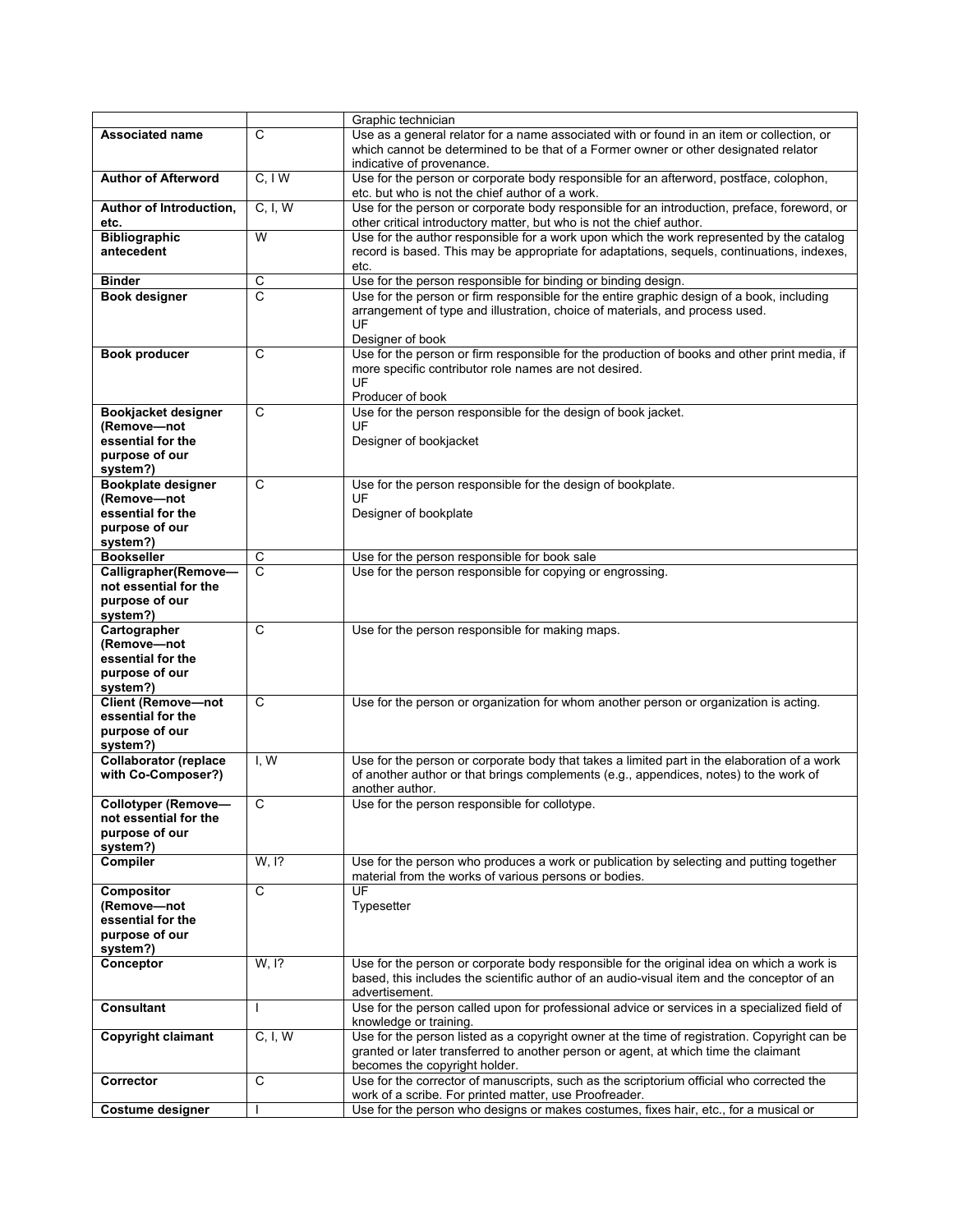|                             |                                                                                                                   | dramatic presentation or entertainment.                                                     |  |
|-----------------------------|-------------------------------------------------------------------------------------------------------------------|---------------------------------------------------------------------------------------------|--|
| <b>Dedicator</b>            |                                                                                                                   |                                                                                             |  |
|                             | Use for the author of a dedication, which may be a formal statement or in epistolary or<br>C, I, W<br>verse form. |                                                                                             |  |
|                             |                                                                                                                   |                                                                                             |  |
| Delineator (Remove-         | T                                                                                                                 | Use for the person or organization executing technical drawings from others' designs.       |  |
| not essential for the       |                                                                                                                   |                                                                                             |  |
| purpose of our              |                                                                                                                   |                                                                                             |  |
| system?)                    |                                                                                                                   |                                                                                             |  |
| <b>Depositor</b>            | $\mathsf{C}$                                                                                                      | Use for the person or organization placing material in the physical custody of a library or |  |
|                             |                                                                                                                   | repository without transferring the legal title.                                            |  |
|                             |                                                                                                                   |                                                                                             |  |
| Designer                    | C, I, W                                                                                                           | Use for the person or organization responsible for design if more specific designer roles   |  |
|                             |                                                                                                                   | are not desired.                                                                            |  |
| Donor                       | C, I                                                                                                              | Use for the donor of a book, manuscript, etc., to its present owner. Donors to previous     |  |
|                             |                                                                                                                   | owners are designated as Former owner or Inscriber.                                         |  |
| Draftsman (Remove-          | C, I                                                                                                              | Use for the person who prepares technical or mechanical drawings.                           |  |
| not essential for the       |                                                                                                                   | UF                                                                                          |  |
| purpose of our              |                                                                                                                   | Technical draftsman                                                                         |  |
| system?)                    |                                                                                                                   |                                                                                             |  |
| Dubious author              | W                                                                                                                 | Use for the person or corporate body to which authorship has been dubiously or              |  |
|                             |                                                                                                                   |                                                                                             |  |
|                             |                                                                                                                   | incorrectly ascribed.                                                                       |  |
| <b>Editor (Series)</b>      | C, I                                                                                                              | Use for the person who prepares a series for publication by elucidating text, adding        |  |
|                             |                                                                                                                   | introductory or other critical matter, or technically directing an editorial staff.         |  |
| <b>Expert</b>               | C, I                                                                                                              | Use for the person in charge of the description and appraisal of the value of goods,        |  |
|                             |                                                                                                                   | particularly rare items, works of art, etc.                                                 |  |
| <b>Facsimilist</b>          | C, I                                                                                                              | Use for the person or body that executed the facsimile.                                     |  |
| <b>Former owner</b>         | C                                                                                                                 | Use for the person or organization who owned an item at any time in the past. Includes      |  |
|                             |                                                                                                                   | those to whom the material was once presented. The person or organization giving the        |  |
|                             |                                                                                                                   | item to the present owner is designated as Donor.                                           |  |
|                             |                                                                                                                   |                                                                                             |  |
| <b>Funder</b>               | C, I                                                                                                              | Use for the person or agency that furnished financial support for the production of the     |  |
|                             |                                                                                                                   | work.                                                                                       |  |
| Honoree                     | C, I                                                                                                              | Use for the person in memory or honor of whom a book, manuscript, etc. is donated.          |  |
| Illuminator                 | C, I                                                                                                              | Use for the person responsible for illumination.                                            |  |
| Lender                      | C                                                                                                                 | Use for the person or organization permitting the temporary use of a book, manuscript,      |  |
|                             |                                                                                                                   | etc., such as for photocopying or microfilming                                              |  |
| <b>License Assignee</b>     | W, I, C                                                                                                           | Use for the person or organization to whom a license for printing or publishing has been    |  |
|                             |                                                                                                                   | transferred.                                                                                |  |
| Organizer                   | C                                                                                                                 | Use for the person or association responsible for the organization of the conference,       |  |
|                             |                                                                                                                   | concert, etc.                                                                               |  |
|                             | $\mathsf{C}$                                                                                                      |                                                                                             |  |
| Owner                       |                                                                                                                   | Use for the person or organization that currently owns an item or collection.               |  |
| Patron                      | I. W                                                                                                              | Use for the person responsible for commissioning a work. Usually a patron uses his or her   |  |
|                             |                                                                                                                   | means or influence to support the work of artists, writers, etc. This includes those who    |  |
|                             |                                                                                                                   | commission and pay for individual works.                                                    |  |
| <b>Plate maker</b>          | C                                                                                                                 | Use for the person responsible for plate making.                                            |  |
| (Remove-not                 |                                                                                                                   |                                                                                             |  |
| essential for the           |                                                                                                                   |                                                                                             |  |
| purpose of our              |                                                                                                                   |                                                                                             |  |
| system?)                    |                                                                                                                   |                                                                                             |  |
|                             | $\mathbf{I}$                                                                                                      |                                                                                             |  |
| <b>Production personnel</b> |                                                                                                                   | Use for the person who is associated with the production (props, lighting, special effects, |  |
|                             |                                                                                                                   | etc.) of a musical or dramatic presentation or entertainment.                               |  |
| <b>Reviewer</b>             | C                                                                                                                 | Use for the person or corporate body responsible for the review of book, motion picture,    |  |
|                             |                                                                                                                   | performance, etc.                                                                           |  |
| <b>Script writer</b>        | W                                                                                                                 | Use for the person responsible for script writing.                                          |  |
| Set designer                | $\mathbf{I}$                                                                                                      | Use for the person responsible for set design.                                              |  |
| <b>Technician</b>           | $\overline{c}$                                                                                                    | Use for the person who renders technical details of the materials.                          |  |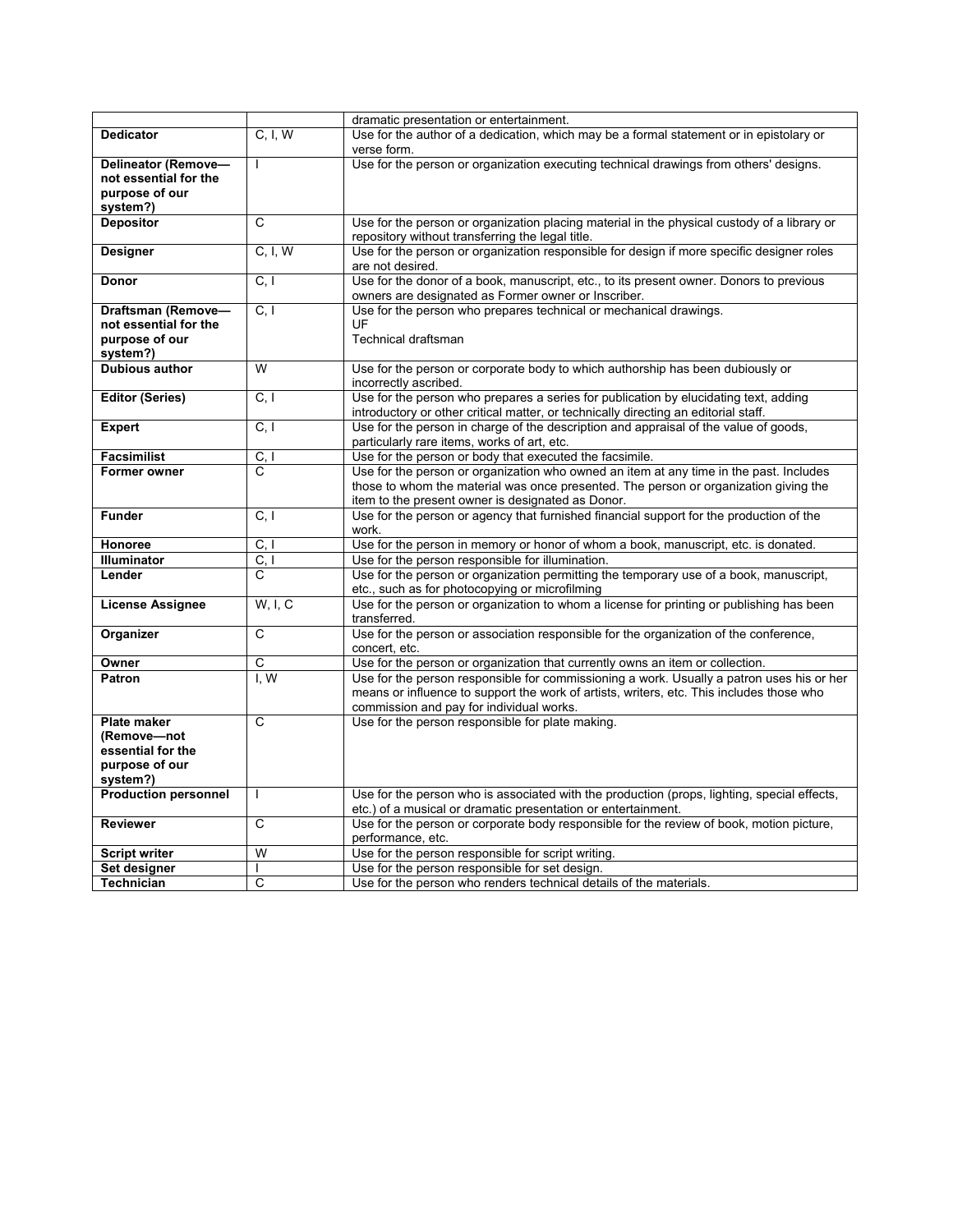#### **LANGUAGES**

MARC Code List for Languages (LC) http://www.loc.gov/marc/languages/

For V1, the list of languages indicated in the MARC Code List for Languages is sufficient.

**GEOGRAPHICAL PLACES** 

MARC Code List for Geographic Places (LC) http://www.loc.gov/marc/geoareas/

Also, MARC Code for Countries (LC) http://lcweb.loc.gov/marc/countries/

Also, MARC Code for Geographic Areas http://lcweb.loc.gov/marc/geoareas/

Also, the Geographic Names Information System http://mapping.usgs.gov/www/gnis/

For V1, the format for geographical names is the following:

| Place(s) smaller than country, e.g., city, province, state, etc. | (Country name and anything larger than country, e.g., region,<br>continent, etc., as necessary for world music) |
|------------------------------------------------------------------|-----------------------------------------------------------------------------------------------------------------|
| Bloomington, Monroe County, IN                                   | (USA)                                                                                                           |

**KEYS**

Places larger than country will only be entered if necessary (e.g., in the case of world music, when country name is not sufficient).

| Each key requires the following syntactical parts: |                    |                                      |  |
|----------------------------------------------------|--------------------|--------------------------------------|--|
| <b>Letter Names</b>                                | <b>Accidentals</b> | <b>Scales/Modes</b>                  |  |
| А                                                  | b                  | <b>MAJOR</b>                         |  |
| B                                                  | bb                 | <b>MINOR</b>                         |  |
| C                                                  | #                  | <b>OTHER</b><br>(Ionian<br>Dorian    |  |
| D                                                  | ##                 | Phrygian<br>Lydian                   |  |
| E                                                  |                    | Mixolydian<br>Aeolian<br>Locrian     |  |
| F                                                  |                    | Pentatonic<br>Gypsy                  |  |
| G                                                  |                    | Whole-tone<br>Octatonic,<br>$etc.$ ) |  |

To accommodate migrating (progressing) tonality (as in Mahler symphonies), there should also be the following combinations: C MAJOR-F MINOR

> To accommodate lack of any one defined scale foundation: Only pitch level (capital letter), e.g., C

**INSTRUMENTATION** MARC Codes for instruments and voices (048 Field) http://www.library.yale.edu/cataloging/music/marc048.htm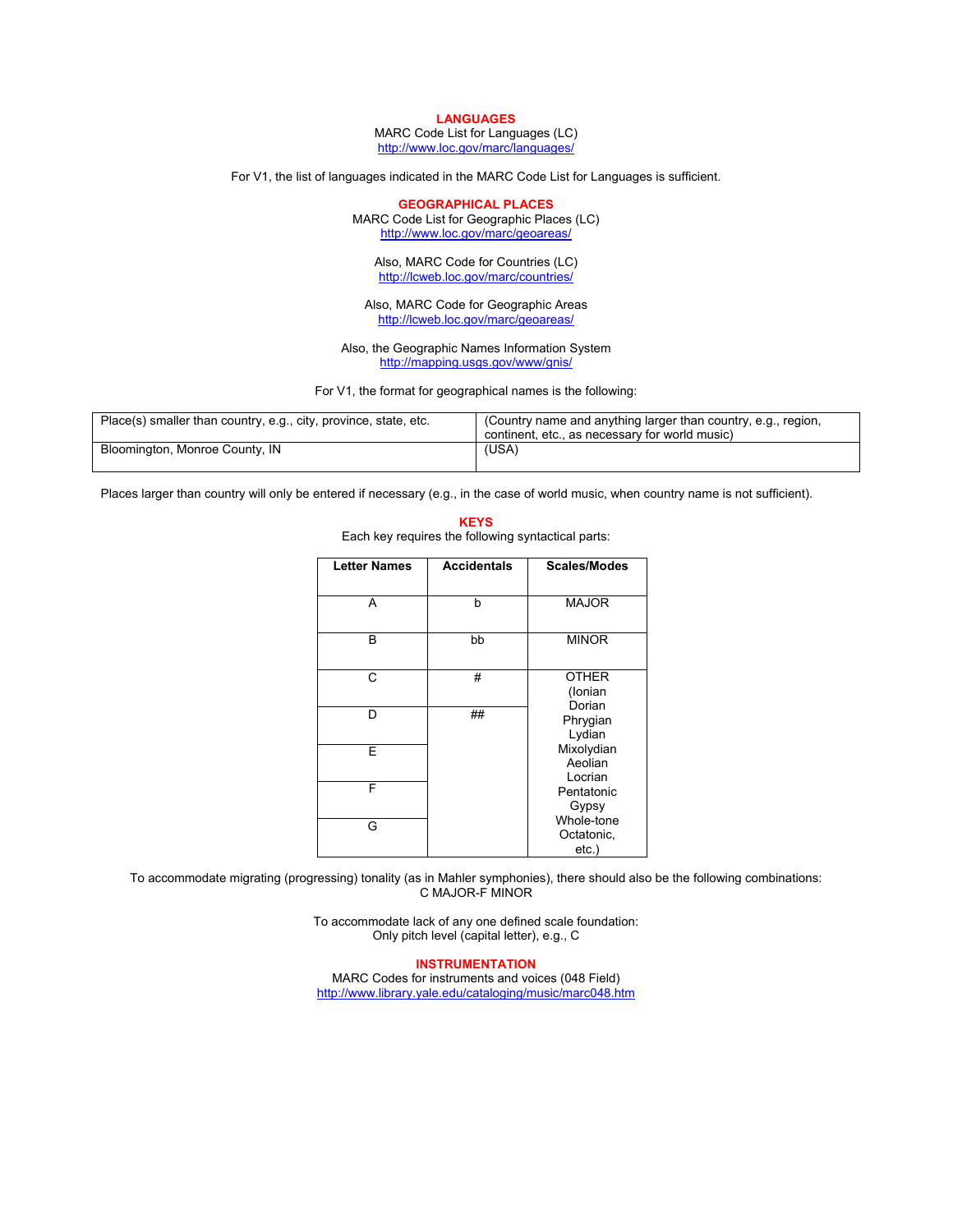#### **NOTATION**

#### http://www.grovemusic.com/shared/views/article.html?section=music.20114 (The New Grove article on Notation)

I have been looking at some literature on notation (including the New Grove), and came up with the following conclusions.

Since there is a tremendous variety of a notation types AND many of them are mixed, it seems unfeasible to create a very elaborate classification that would include types like Palaeo-Frankish notation. Therefore, we need to have some broad notation criteria that would accommodate the major notation types and would be easy to determine for the cataloger.

There seem to be two main criteria for identifying the type of notation:

- --Geographical (could be only 2 categories: Western and Non-Western)
- --Chronological (could include some century ranges)

The only problem with this approach is that it doesn't accommodate some common notation names like modern, tablature, square, black/white, proportional notation, etc. Also, sometimes the chronology is unclear. In that case, maybe another approach should be taken. Within the most general geographical categories (Western vs. Non-Western), there could be some more specific but still general notation types (such as the ones that I mentioned above).

Also, how would we deal with the non-Western notation since the country of origin would be very important? Would it be sufficient to include that country together with the "Non-Western" identifier?

The following classification is based on the New Grove discussion of the Western notation (http://www.grovemusic.com/shared/views/article.html?section=music.20114.3)

The first two levels could actually be used for classification purposes.

#### **WESTERN**

#### **I. Plainchant**

#### 1. Early notations, 9th–11th centuries

- French and German notation including St Gallen and England
- The Spanish peninsula
- Italian notations
- Palaeo-Frankish notation
- Breton notation
- Messine (Lorraine, Laon) notation
- Aquitanian notation

#### 2. Pitch-specific notations, 11th–12th centuries

- Alphabetic notations and dasia signs
- The introduction of the staff
- Central and southern Italy, including Rome and Benevento
- North Italy, including Milan
- Normandy, Paris and other French centres, England and Sicily
- Messine (Metz, Lorraine, Laon) notation
- French-Messine mixed notation
- Cistercian notation
- The Rhineland, Liège and the Low Countries
- South Germany, Klosterneuburg, Bamberg
- Hungary
- German-Messine mixed notations in Germany and central Europe
- The Messine notation of Praque
- Cistercian and Premonstratensian notations in central Europe

#### 3. Pitch-specific notations, 13th–16th centuries

- Square notation
- Gothic notations
- Esztergom, Prague and Wrocław

#### 4. Printed notations

## **II. Polyphony and secular monophony to c1260**

- 1. Aguitanian polyphony, c1100–c1200<br>2. Pre-modal rhythmic notations
- Pre-modal rhythmic notations
- 3. Modal rhythmic notations
- 4. Organum purum, modus non rectus and irregular modes
- 5. English practice